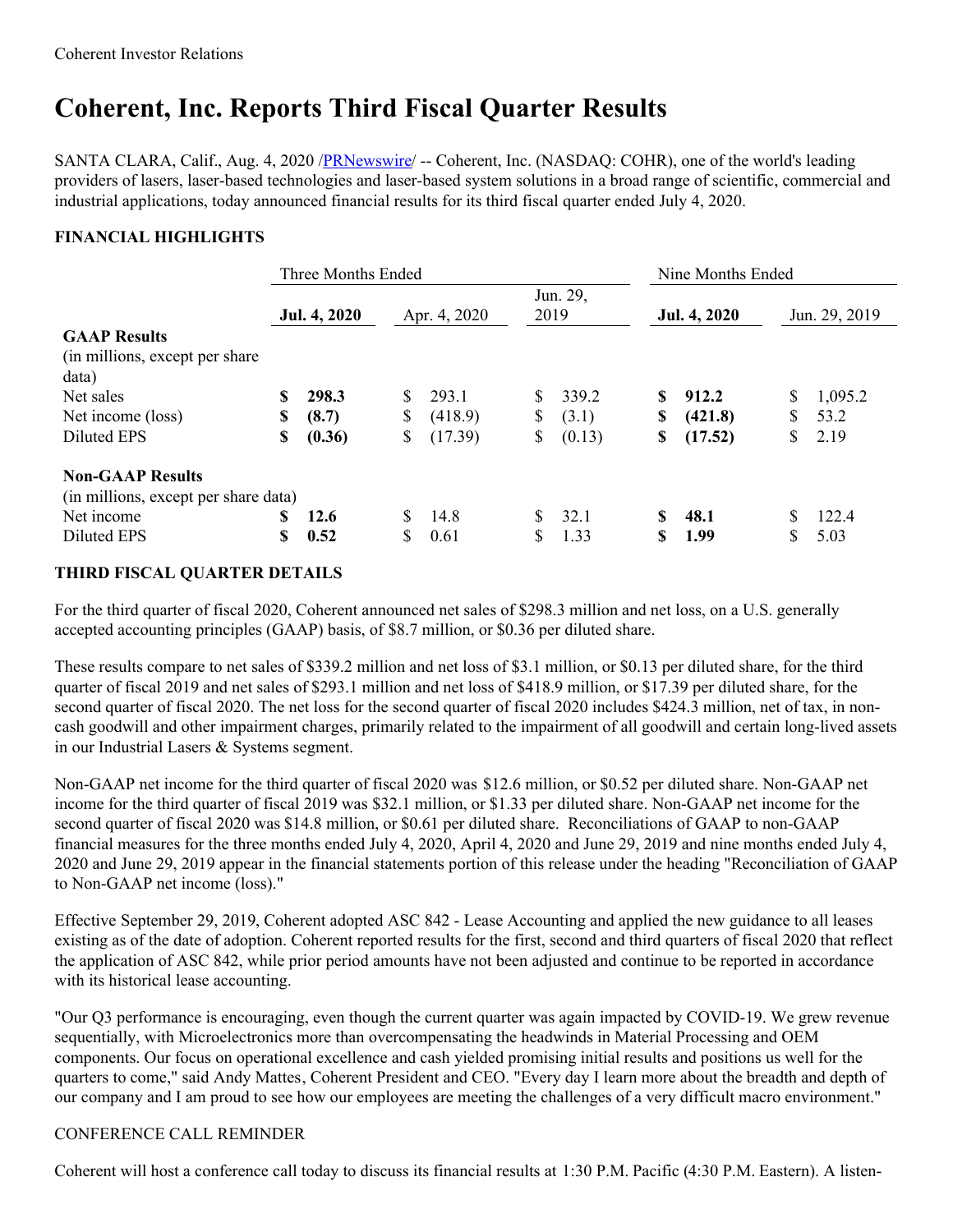only broadcast of the conference call and a transcript of management's prepared remarks can be accessed on the investor relations page of the company's website at investors.coherent.com. For those who are not able to listen to the live broadcast, the call will be archived for approximately three months on the company's investor relations page.

Summarized statement of operations information is as follows (unaudited, in thousands, except per share data):

|                                                                            | Three Months Ended |                 | Nine Months Ended |                                      |                 |
|----------------------------------------------------------------------------|--------------------|-----------------|-------------------|--------------------------------------|-----------------|
|                                                                            | Jul. 4, 2020       | Apr. 4, 2020    | Jun. 29, 2019     | Jul. 4, 2020                         | Jun. 29, 2019   |
| Net sales                                                                  | 298,330<br>\$      | 293,147<br>\$   | 339,170<br>\$     | 912,248<br>\$                        | \$<br>1,095,176 |
| Cost of sales $(A)(B)$<br>(C)(D)(E)                                        | 203,053            | 199,036         | 241,167           | 613,607                              | 717,106         |
| Gross profit<br>Operating<br>expenses:                                     | 95,277             | 94,111          | 98,003            | 298,641                              | 378,070         |
| Research &<br>development <sup>(A)</sup><br>(B)(E)                         | 28,283             | 29,794          | 30,692            | 86,757                               | 90,095          |
| Selling, general<br>$\&$<br>administrative <sup>(A)</sup>                  |                    |                 |                   |                                      |                 |
| (B)(E)(F)<br>Goodwill and<br>other                                         | 67,525             | 61,307          | 67,686            | 197,383                              | 201,706         |
| impairment<br>charges $(G)$<br>Amortization of<br>intangible               |                    | 451,025         |                   | 451,025                              |                 |
| $asserts^{\text{(C)}}$                                                     | 643                | 1,296           | 6,782             | 3,371                                | 11,748          |
| Total operating<br>expenses                                                | 96,451             | 543,422         | 105,160           | 738,536                              | 303,549         |
| Income (loss)<br>from operations<br>Other expense,                         | (1, 174)           | (449,311)       | (7,157)           | (439, 895)                           | 74,521          |
| $net^{(B)(E)}$                                                             | (4, 282)           | (5,663)         | (4, 386)          | (12, 979)                            | (17,789)        |
| Income (loss)<br>before income<br>taxes<br>Provision for<br>(benefit from) | (5, 456)           | (454, 974)      | (11, 543)         | (452, 874)                           | 56,732          |
| income taxes $(H)$                                                         | 3,252              | (36,061)        | (8, 444)          | (31, 046)                            | 3,531           |
| Net income (loss)                                                          | (8,708)<br>S       | (418,913)<br>\$ | \$<br>(3,099)     | (421, 828)<br>\$                     | 53,201<br>\$    |
| Net income (loss)<br>per share:                                            |                    |                 |                   |                                      |                 |
| <b>Basic</b>                                                               | (0.36)<br>S        | (17.39)<br>\$   | (0.13)<br>\$      | (17.52)<br>\$                        | 2.20<br>\$      |
| Diluted                                                                    | (0.36)<br>\$       | $\$$<br>(17.39) | \$<br>(0.13)      | (17.52)<br>$\boldsymbol{\mathsf{S}}$ | \$<br>2.19      |
| Shares used in<br>computations:                                            |                    |                 |                   |                                      |                 |
| <b>Basic</b>                                                               | 24,159             | 24,095          | 24,054            | 24,075                               | 24,185          |
| Diluted                                                                    | 24,159             | 24,095          | 24,054            | 24,075                               | 24,333          |

**(A)** Stock-based compensation expense included in operating results is summarized below (all footnote amounts are unaudited, in thousands, except per share data):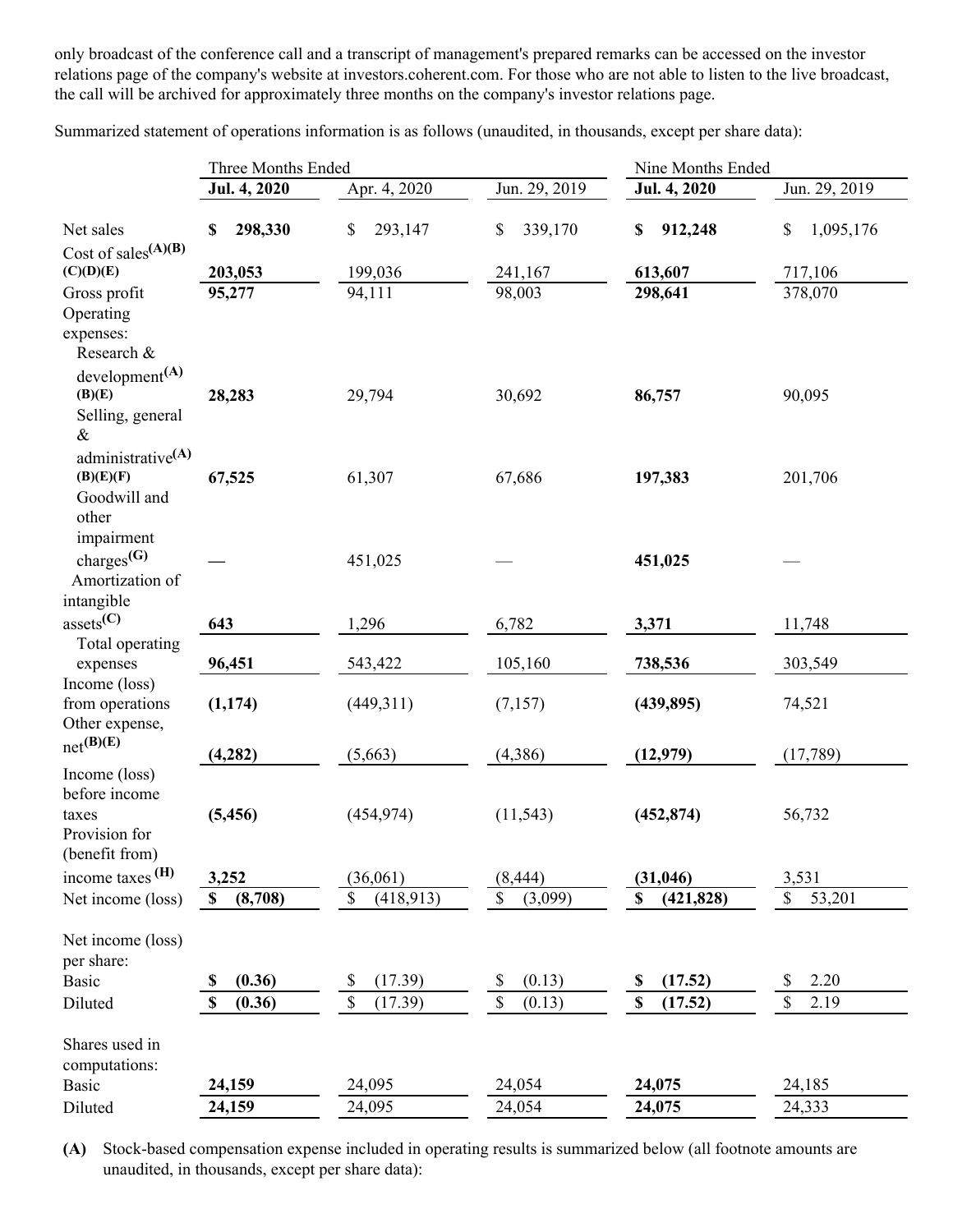# **Stock-based compensation**

| expense                           | Three Months Ended |         |          | Nine Months Ended |             |
|-----------------------------------|--------------------|---------|----------|-------------------|-------------|
|                                   |                    | Apr. 4, | Jun. 29, |                   | Jun. 29,    |
|                                   | Jul. 4, 2020       | 2020    | 2019     | Jul. 4, 2020      | 2019        |
| Cost of sales                     | \$1,237            | \$1,011 | \$1,231  | \$3,430           | 3,640<br>S. |
| Research & development            | 1.469              | 894     | 794      | 2,924             | 2,227       |
| Selling, general & administrative | 11,680             | 6,993   | 7,630    | 24,722            | 20,668      |
| Impact on income (loss) from      |                    |         |          |                   |             |
| operations                        | 14,386             | 8,898   | 9,655    | 31,076            | 26.535      |

For the fiscal quarters ended July 4, 2020, April 4, 2020 and June 29, 2019, the impact on net income (loss), net of tax was \$12,834 (\$0.53 per diluted share), \$7,892 (\$0.33 per diluted share) and \$8,243 (\$0.34 per diluted share), respectively. For the nine months ended July 4, 2020 and June 29, 2019, the impact on net income (loss), net of tax was \$27,662 (\$1.14 per diluted share) and \$22,429 (\$0.92 per diluted share), respectively.

**(B)** Changes in deferred compensation plan liabilities are included in cost of sales and operating expenses while gains and losses on deferred compensation plan assets are included in other income (expense), net. Deferred compensation expense (benefit) included in operating results is summarized below:

### **Deferred compensation expense**

| (benefit)                           | Three Months Ended |              | Nine Months Ended |              |          |
|-------------------------------------|--------------------|--------------|-------------------|--------------|----------|
|                                     | Jul. 4,            |              | Jun. 29,          |              | Jun. 29, |
|                                     | 2020               | Apr. 4, 2020 | 2019              | Jul. 4, 2020 | 2019     |
| Cost of sales                       | 14                 | \$<br>(5)    | (19)<br>S         | 122          | (52)     |
| Research & development              | 72                 | (213)        | (24)              | 102          | (192)    |
| Selling, general $&$ administrative | 353                | (1,176)      | 87                | 976          | (470)    |
| Impact on income (loss) from        |                    |              |                   |              |          |
| operations                          | 439                | (1.394)      | 44                | 1.200        | (714)    |

For the fiscal quarters ended July 4, 2020, April 4, 2020 and June 29, 2019, the impact on other expense, net from gains or losses on deferred compensation plan assets was income of \$687, expense of \$1,364 and income of \$12, respectively. For the nine months ended July 4, 2020 and June 29, 2019, the impact on other expense, net from gains or losses on deferred compensation plan assets was income of \$1,616 and expense of \$811, respectively.

**(C)** Amortization of intangibles is included in cost of sales and operating expenses as summarized below:

| <b>Amortization of intangibles</b>         | Three Months Ended |              | Nine Months Ended |               |          |
|--------------------------------------------|--------------------|--------------|-------------------|---------------|----------|
|                                            | <b>Jul. 4,</b>     |              | Jun. 29,          |               | Jun. 29, |
|                                            | <b>2020</b>        | Apr. 4, 2020 | 2019              | Jul. 4, 2020  | 2019     |
| Cost of sales                              | \$2,304            | 10,611       | 11,844            | 23,795<br>SS. | 35,977   |
| Amortization of intangible assets          | 643                | 1,296        | 6,782             | 3,371         | 11,748   |
| Impact on income (loss) from<br>operations | 2.947              | 11.907       | 18,626            | 27,166        | 47,725   |

For the fiscal quarters ended July 4, 2020, April 4, 2020 and June 29, 2019, the impact on net income (loss), net of tax was \$2,139 (\$0.09 per diluted share), \$8,660 (\$0.36 per diluted share), and \$13,278 (\$0.55 per diluted share), respectively. For the nine months ended July 4, 2020 and June 29, 2019, the impact on net income (loss), net of tax was \$19,741 (\$0.81 per diluted share) and \$34,118 (\$1.40 per diluted share), respectively.

- **(D)** For the nine months ended June 29, 2019, the impact of inventory step-up costs related to acquisitions was \$456 (\$353 net of tax (\$0.01 per diluted share)).
- **(E)** For the fiscal quarters ended July 4, 2020, April 4, 2020 and June 29, 2019, the impact of restructuring charges was \$518 (\$397 net of tax (\$0.02 per diluted share)), \$1,079 (\$798 net of tax (\$0.03 per diluted share)), and \$21,273 (\$14,771 net of tax (\$0.61 per diluted share)), respectively. For the nine months ended July 4, 2020 and June 29, 2019, the impact of restructuring charges was \$2,530 (\$1,861 net of tax (\$0.08 per diluted share)) and \$22,629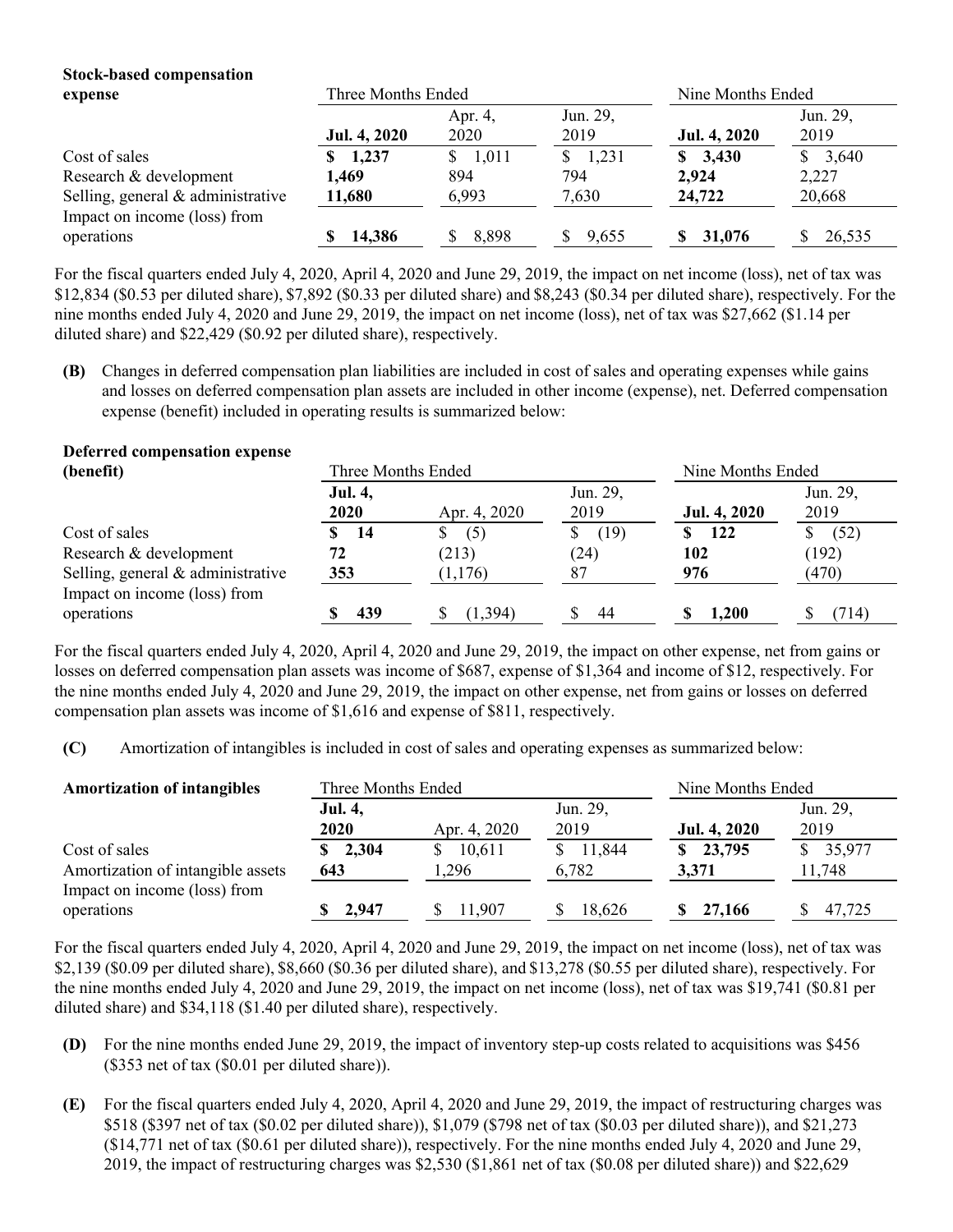(\$15,890 net of tax (\$0.65 per diluted share)), respectively.

- **(F)** For the three and nine months ended July 4, 2020, selling, general & administrative expense includes an accelerated compensation charge for our former CEO of \$941 (\$732 net of tax (\$0.03 per diluted share). For the nine months ended July 4, 2020, selling, general & administrative expense includes a legal settlement related to an asset recovery of \$1,365 (\$1,106 net of tax (\$0.05 per diluted share)). For the three and nine months ended June 29, 2019, selling, general & administrative expense includes a legal settlement related to an asset recovery of \$1,337 (\$1,083 net of tax (\$0.04 per diluted share)), respectively.
- **(G)** For the fiscal quarter ended April 4, 2020, goodwill and other impairment charges included a \$327,203 (\$327,203 net of tax (\$13.58 per diluted share)) charge for impairment of goodwill, a \$121,350 (\$94,651 net of tax (\$3.92 per diluted share)) charge for impairment of long-lived assets and a \$2,472 (\$2,472 net of tax (\$0.10 per diluted share)) charge for impairment of an investment. For the nine months ended July 4, 2020, goodwill and other impairment charges included a \$327,203 (\$327,203 net of tax (\$13.63 per diluted share)) charge for impairment of goodwill, a \$121,350 (\$94,651 net of tax (\$3.91 per diluted share)) charge for impairment of long-lived assets and a \$2,472 (\$2,472 net of tax (\$0.10 per diluted share)) charge for impairment of an investment.
- **(H)** The fiscal quarter ended July 4, 2020 included a non-recurring income tax charge of \$5,261 (\$0.21 per diluted share) and the fiscal quarter ended April 4, 2020 included non-recurring income tax net benefit of \$7,612 (\$0.31 per diluted share). The fiscal quarters ended July 4, 2020, April 4, 2020 and June 29, 2019 included a benefit of \$51 (\$0.00 per diluted share), a benefit of \$314 (\$0.01 per diluted share) and a charge of \$4 (\$0.00 per diluted share) of excess tax charges (benefits) for employee stock-based compensation, respectively. The nine months ended July 4, 2020 included non-recurring income tax net benefit of \$2,202 (\$0.09 per diluted share). The nine months ended July 4, 2020 and June 29, 2019 included \$1,079 (\$0.05 per diluted share) and \$2,471 (\$0.10 per diluted share) of excess tax benefits for employee stock-based compensation, respectively.

Summarized balance sheet information is as follows (unaudited, in thousands):

|                                                                    | Jul. 4, 2020          | Sep. 28, 2019   |
|--------------------------------------------------------------------|-----------------------|-----------------|
| <b>ASSETS</b>                                                      |                       |                 |
| Current assets:                                                    |                       |                 |
| Cash, cash equivalents, restricted cash and short-term investments | 421,626<br>SS.        | 306,745<br>S    |
| Accounts receivable, net                                           | 197,757               | 267,553         |
| Inventories                                                        | 448,972               | 442,530         |
| Prepaid expenses and other assets                                  | 90,237                | 77,993          |
| Total current assets                                               | 1,158,592             | 1,094,821       |
| Property and equipment, net                                        | 251,453               | 323,434         |
| Other assets                                                       | 360,080               | 664,914         |
| Total assets                                                       | 1,770,125<br><b>S</b> | S<br>2,083,169  |
| <b>LIABILITIES AND STOCKHOLDERS' EQUITY</b>                        |                       |                 |
| Current liabilities:                                               |                       |                 |
| Short-term borrowings                                              | 16,554<br>S           | 14,863<br>S     |
| Accounts payable                                                   | 68,484                | 51,531          |
| Other current liabilities                                          | 178,479               | 173,920         |
| Total current liabilities                                          | 263,517               | 240,314         |
| Long-term liabilities                                              | 613,102               | 558,119         |
| Total stockholders' equity                                         | 893,506               | 1,284,736       |
| Total liabilities and stockholders' equity                         | 1,770,125<br>\$       | \$<br>2,083,169 |

Reconciliation of GAAP to Non-GAAP net income (loss) (unaudited, in thousands, (other than per share data), net of tax):

|                                                   | Three Months Ended |              | Nine Months Ended |                   |               |
|---------------------------------------------------|--------------------|--------------|-------------------|-------------------|---------------|
|                                                   | Jul. 4, 2020       | Apr. 4, 2020 | Jun. 29, 2019     | Jul. 4, 2020      | Jun. 29, 2019 |
| GAAP net income<br>$(\text{loss})$<br>Stock-based | (8,708)            | (418,913)    | (3,099)<br>S.     | (421, 828)<br>SS. | 53.201        |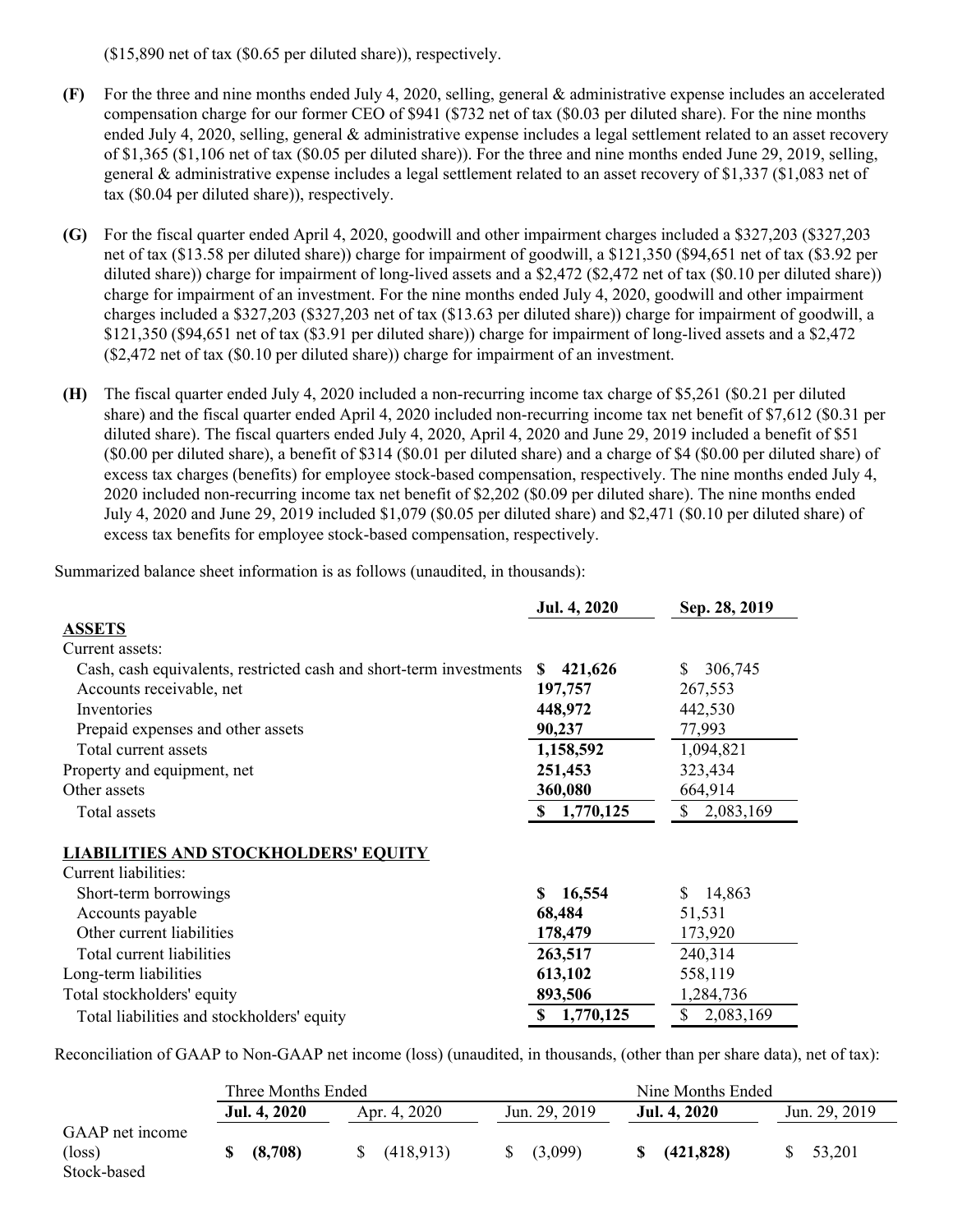| compensation         |              |              |              |             |               |
|----------------------|--------------|--------------|--------------|-------------|---------------|
| expense              | 12,834       | 7,892        | 8,243        | 27,662      | 22,429        |
| Amortization of      |              |              |              |             |               |
| intangible assets    | 2,139        | 8,660        | 13,278       | 19,741      | 34,118        |
| Restructuring        |              |              |              |             |               |
| charges and other    | 1,129        | 798          | 14,771       | 2,593       | 15,890        |
| Non-recurring tax    |              |              |              |             |               |
| expense (benefit)    | 5,261        | (7,612)      |              | (2,202)     |               |
| Tax charge (benefit) |              |              |              |             |               |
| from stock-based     |              |              |              |             |               |
| compensation         |              |              |              |             |               |
| expense              | (51)         | (314)        | 4            | (1,079)     | (2, 471)      |
| Goodwill and other   |              |              |              |             |               |
| impairment/asset     |              |              |              |             |               |
| charges (recoveries) |              | 424,326      | (1,083)      | 423,220     | (1,083)       |
| Purchase accounting  |              |              |              |             |               |
| step-up              |              |              |              |             | 353           |
| Non-GAAP net         |              |              |              |             |               |
| income               | 12,604<br>\$ | 14,837<br>\$ | 32,114<br>\$ | 48,107<br>S | 122,437<br>\$ |
| Non-GAAP net         |              |              |              |             |               |
| income per diluted   |              |              |              |             |               |
| share                | 0.52<br>S    | 0.61<br>\$   | 1.33<br>\$   | 1.99<br>\$  | 5.03<br>\$    |

### RISKS AND UNCERTAINTIES

This press release contains forward-looking statements, as defined under the Federal securities laws. These forward-looking statements include the statements in this press release that relate to confidence in the Company's business outlook. These forward-looking statements are not guarantees of future results and are subject to risks, uncertainties and assumptions that could cause our actual results to differ materially and adversely from those expressed in any forward-looking statement. Coherent and its business, including the aforementioned forward-looking statements, are subject to risks and uncertainties, including, but not limited to, risks associated with the recovery of global and regional economies from the negative effects of COVID-19 and related private and public sector measures; the impact of COVID-19 related matters on our business; global demand, acceptance and adoption of our products; the worldwide demand for flat panel displays and adoption of OLED for mobile displays; the pricing and availability of OLED displays; the demand for and use of our products in commercial applications; our ability to generate sufficient cash to fund capital spending or debt repayment; our successful implementation of our customer design wins; our and our customers' exposure to risks associated with worldwide economic conditions; our customers' ability to cancel long-term purchase orders; the ability of our customers to forecast their own end markets; our ability to accurately forecast future periods; continued timely availability of products and materials from our suppliers; our ability to timely ship our products and our customers' ability to accept such shipments; our ability to have our customers qualify our products; worldwide government economic policies, including trade relations between the United States and China; our ability to manage our expanded operations; our ability to successfully transfer the manufacturing of our High Power Fiber Lasers and related business and operations between facilities; our ability to successfully manage our planned site consolidation projects and other cost reduction programs and to achieve the related anticipated savings and improved operational efficiencies; and other risks identified in Coherent's SEC filings. Readers are encouraged to refer to the risk disclosures and critical accounting policies described in Coherent's Forms 10-K, 10-Q and 8-K, including the risks identified in today's financial press release, as applicable and as filed from time-to-time.

Founded in 1966, Coherent, Inc. is one of the world's leading providers of lasers, laser-based technologies and laser-based system solutions in a broad range of scientific, commercial and industrial customers. Our common stock is listed on the Nasdaq Global Select Market and is part of the Russell 1000 and Standard & Poor's MidCap 400 Index. For more information about Coherent, visit the company's website at [www.coherent.com](https://c212.net/c/link/?t=0&l=en&o=2876376-1&h=964129985&u=http%3A%2F%2Fwww.coherent.com%2F&a=www.coherent.com) for product and financial updates.

### **5100 Patrick Henry Dr. P. O. Box 54980, Santa Clara, California 95056–0980 . Telephone (408) 764-4000**

#### SOURCE Coherent, Inc.

For further information: Kevin Palatnik, EVP & Chief Financial Officer, +1 (408) 764-4110, Kevin.Palatnik@coherent.com